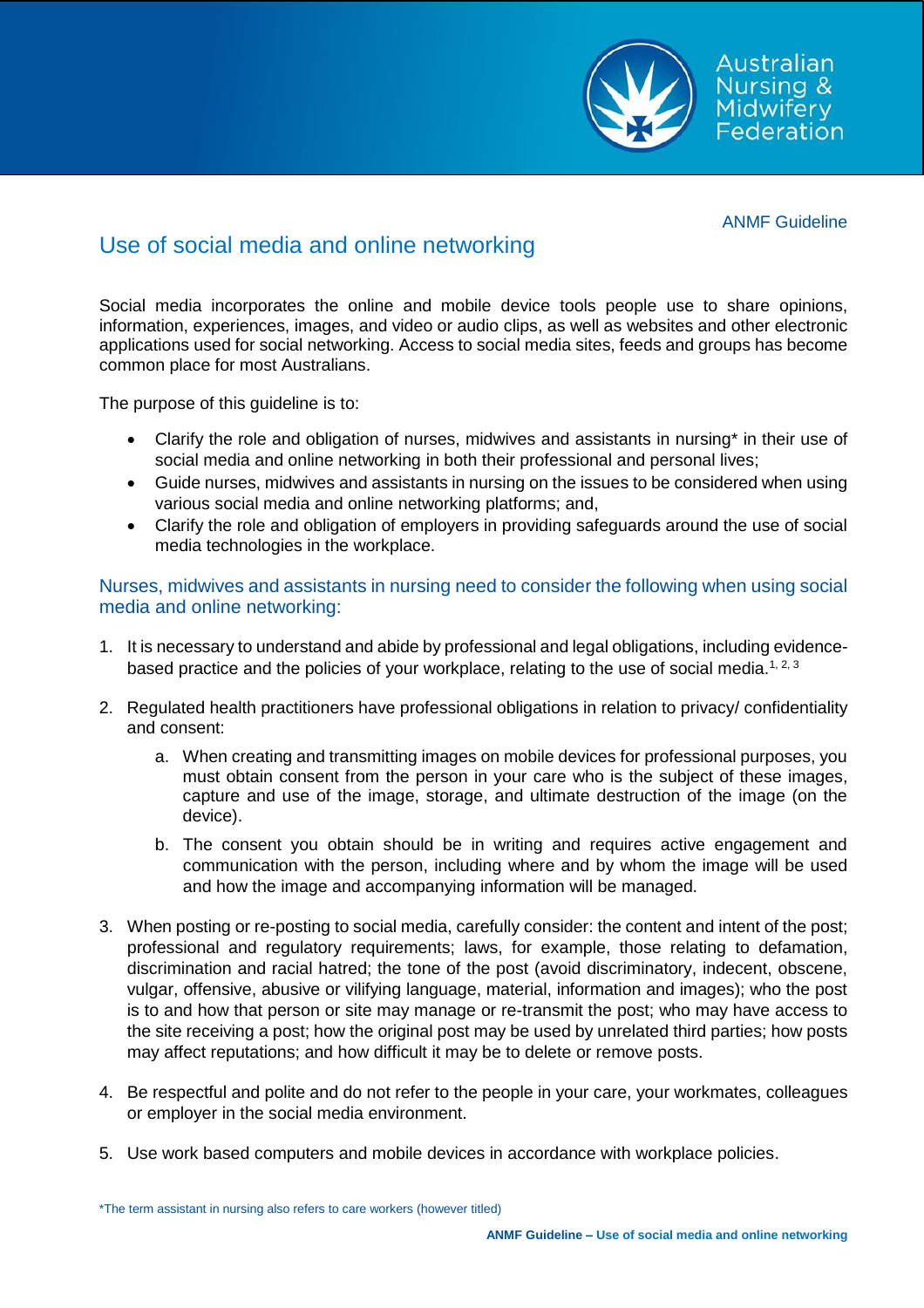

- 6. Avoid making any references to your registration as a health practitioner, your qualifications or your employment when posting online in a personal capacity.
- 7. Do not post photos or information about people in your professional care on your social networking applications.
- 8. If using your personal device/s to take photos of people in your care (of their presenting issue, for example, wounds, rashes, fractures, foreign bodies in eyes) for the person's file and/or for transmission to another clinician, ensure you work within legislative requirements, as well as your organisation's policies, and maintain professional confidentiality and privacy standards.
- 9. Don't give or post any solicited or unsolicited advice or information in relation to the provision of a health service, particularly where such advice is outside your scope of practice.
- 10. Don't invite or accept people in your professional care as 'friends' or follow them on any social media platform. Consider whether you should 'block' their profiles in order to minimise the chance of any inappropriate communication occurring.
- 11. While you are entitled to a private and a personal life, the sharing nature of online social media can create issues when the personal encroaches on the professional, or where the lines between the private person and the regulated practitioner become blurred. Keep your personal life and professional life separate, but understand others may not maintain this distinction.
- 12. Your social networking is not private and you should be aware of the limitations of so-called private settings on your electronic devices and within the social media sites you use. <sup>4</sup> Setting your social network page to 'private' or having spam and virus filters, may not provide protection for your postings or emails and attachments. In addition, these privacy settings may not prevent others you 'trust' from re-posting your pictures or words.
- 13. Posting information in closed groups should not be considered private. Be aware that anything you post can be shared by another person taking a screenshot of your comments.
- 14. Carefully consider your use of social networking before signing up. Think about which networks you are contemplating joining, why and what happens with your information, images and data.
- 15. Be aware that images and words placed online endure, and consider their potential impact on your current and/or future employment.
- 16. Understand that cookies, location services and many Apps track your habits, whereabouts and upload your personal data, information and images.
- **ANMF Guideline – Use of social media and online networking** 17. Nurses, midwives and assistants in nursing may from time to time wish to engage in workplace campaigns via social media such as enterprise bargaining campaigns (which might include taking industrial action). During these campaigns, nurses, midwives and assistants in nursing may post photos of their attendance at rallies or share other ANMF social media content. ANMF members are lawfully able to participate in workplace campaigns in order to promote their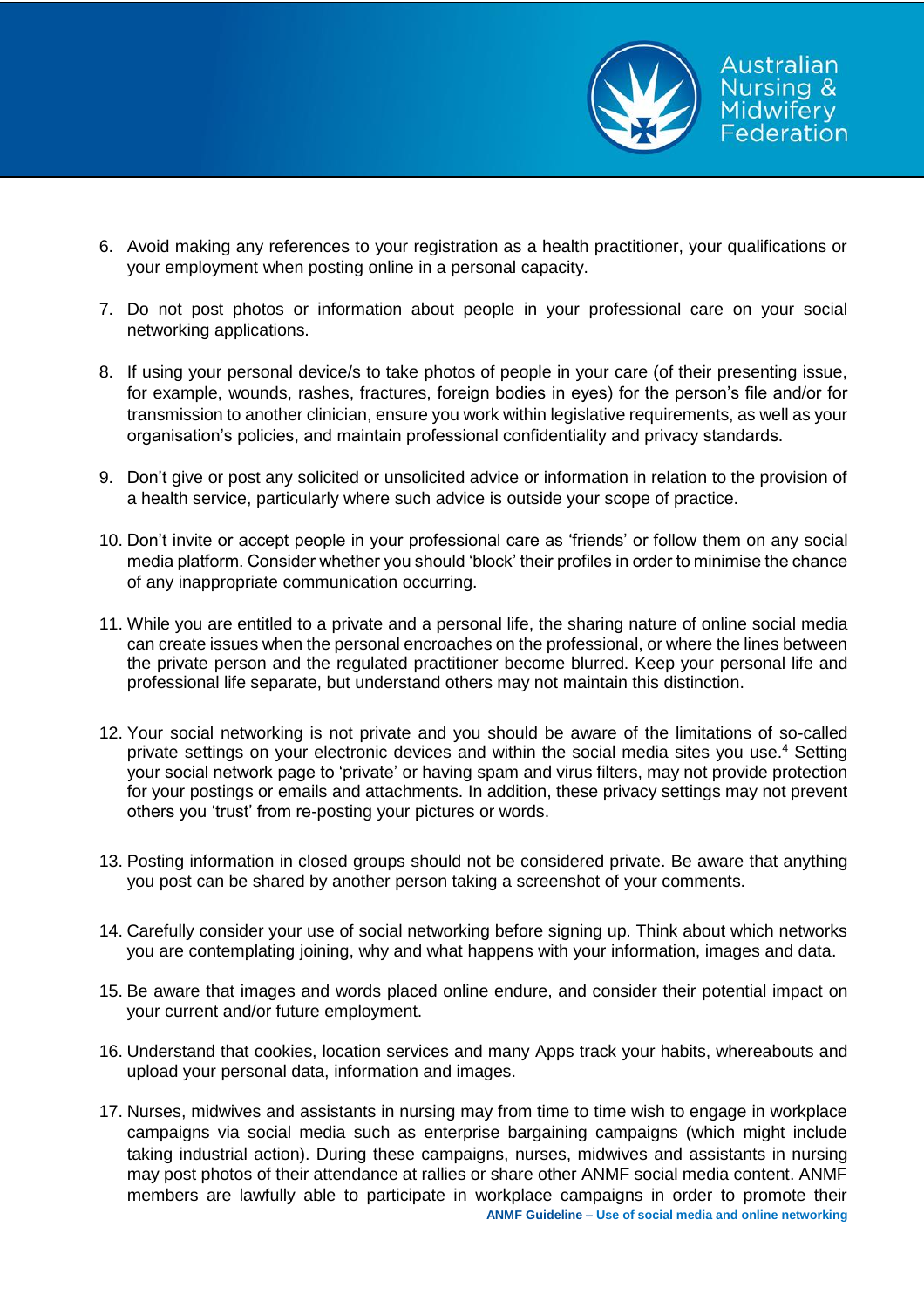

Australian Nursing & Midwifery Federation

### ANMF Guideline

industrial, professional and occupational health and safety interests. However, nurses, midwives and assistants in nursing are encouraged to be familiar with any workplace policy relating to public comments.

- 18. If you are a private practitioner or work in the private practice of other regulated health practitioners, understand that use of online social media may have significant implications for advertising of your health care service. Be aware of the policies of the Australian Health Practitioner Regulation Agency (AHPRA) on advertising and social media.<sup>5</sup>
- 19. You should be aware that members of the public such as visitors to your workplace or the person for whom you are providing care, may use social media devices to film/audio record you while undertaking aspects of care. This can easily be done without your knowledge with the aid of a listening/videoing device such as a smartphone or hidden camera. You should know that each state and territory has legislation regarding surveillance and listening devices. <sup>6</sup> While the legislation varies across states and territories, its intent is to prohibit the use of recording devices without the consent of participants to a conversation. If your consent has not been obtained prior to film/audio imaging of your activities, you should report this recording to your employer.

# Employer's responsibilities relating to use of social media:

- 1. Where employers require nurses, midwives and assistants in nursing to access online resources, health care facilities should provide sufficient electronic equipment for this to occur.
- 2. Employers should not discuss or post work related matters on social media without the express permission of the nurse, midwife or assistant in nursing involved.
- 3. Employers have a duty of care to protect nurses, midwives and assistants in nursing against the misuse of social media by other health practitioners, patients, or members of the public (such as visitors to the workplace). This may include unauthorised posting of images of employees in the workplace or comments about their professional practice. Nurses and midwives must comply with the NMBA *Guidelines for advertising regulated health services.* 7
- 4. Organisational policies should be developed in conjunction with nurses and midwives, outlining rights and responsibilities relating to use of social media and online networking for:
	- Employees,
	- People who are receiving care,
	- Visitors to the health or aged care facility, and
	- Members of the media.

These organisational policies should include the requirement for consent to be obtained for any audio or video imaging in the workplace specifically for use in the social media environment.

5. Employers should place clear signage throughout the facility about the rights and responsibilities of all parties in relation to the use of social media or online networking. This should include that unauthorised audio/video filming (from a mobile or fixed device) is not permitted on the premises.